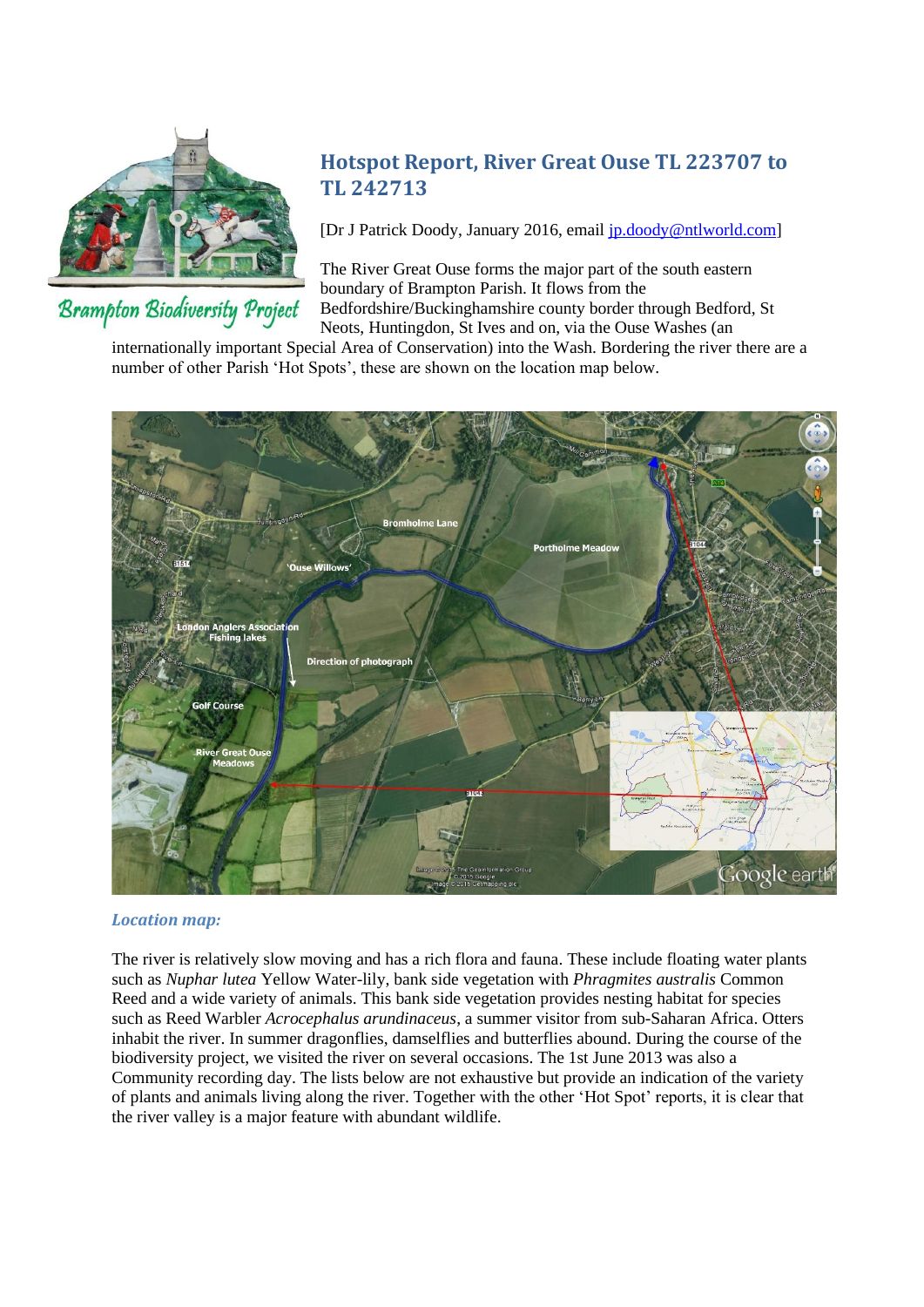

# *Photograph: the river near River Lane in Autumn*

The meadows adjacent to the river are an important habitat. They include Portholme Meadow Site of Special Scientific Interest and Special Area of Conservation and a County Wildlife Site (see 'Hot Spot' report River Great Ouse Meadows).

# Dragonflies and Damselflies

*Aeshna grandis* Brown Hawker *Aeshna mixta* Migrant Hawker *Calopteryx splendens* Banded Demoiselle *Coenagrion puella* Azure Damselfly *Enallagma cyathigerum* Common Blue Damselfly *Erythromma najas* Red-eyed Damselfly *Ischnura elegans* Blue-tailed Damselfly *Lestes sponsa* Emerald Damselfly *Libellula fulva* Scarce Chaser *Platycnemis pennipes* White-legged Damselfly *Sympetrum striolatum* Common Darter



*Photograph: White-legged Damselfly*

Additional record *Orthetrum cancellatum* Black-tailed Skimmer Val Perrin 03/07/1994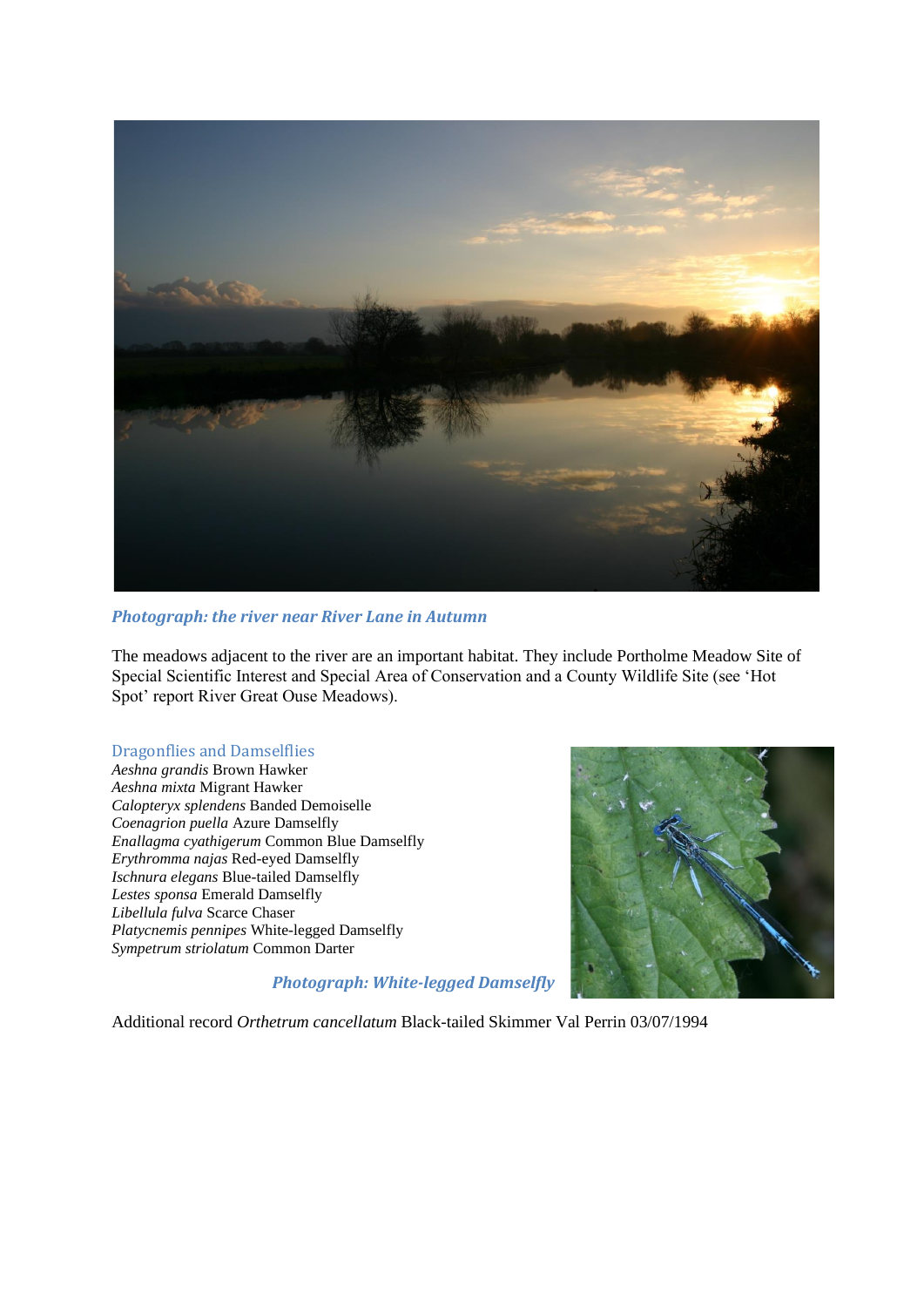# *Photograph: Gatekeeper butterfly*

#### **Butterflies**

*Aglais io* Peacock *Aglais urticae* Small Tortoiseshell *Anthocharis cardamines* Orange Tip *Gonepteryx rhamni* Brimstone *Maniola jurtina* Meadow Brown *Pararge aeger*ia Speckled Wood *Pieris napi* Green-veined White *Polygonia c-album* Comma *Pyronia tithonus* Gatekeeper *Vanessa atalanta* Red Admiral *Vanessa cardui* Painted Lady

### **Birds** recorded along the river



Two unusual species are Red-necked Grebe *Podiceps grisegena* 20/10/2012 (see picture) and Bittern *Botaurus stellaris* 26/12/2010.



Kingfisher *Alcedo atthis* Lapwing *Vanellus vanellus* Long-tailed Tit *Aegithalos caudatus* Magpie *Pica pica* Mallard *Anas platyrhynchos* Moorhen *Gallinula chloropus* Oyster Catcher *Haematopus ostralegus* Pheasant *Phasianus colchicus* Red Kite *Milvus milvus* Redwing, *Turdus iliacus* Reed Bunting *Emberiza schoeniclus* Robin *Erithacus rubecula* Rook *Corvus frugilegus* Sedge Warbler *Acrocephalus schoenobaenus* Shoveler *Anas clypeata* Starling *Sturnus vulgaris* Swallow *Hirundo rustica* Mute Swan *Cygnus olor* Teal *Anas crecca* Tree Creeper *Certhia familiaris* Tufted Duck *Aythya fuligula* Woodpigeon *Columba palumbus* Wren *Troglodytes troglodytes*